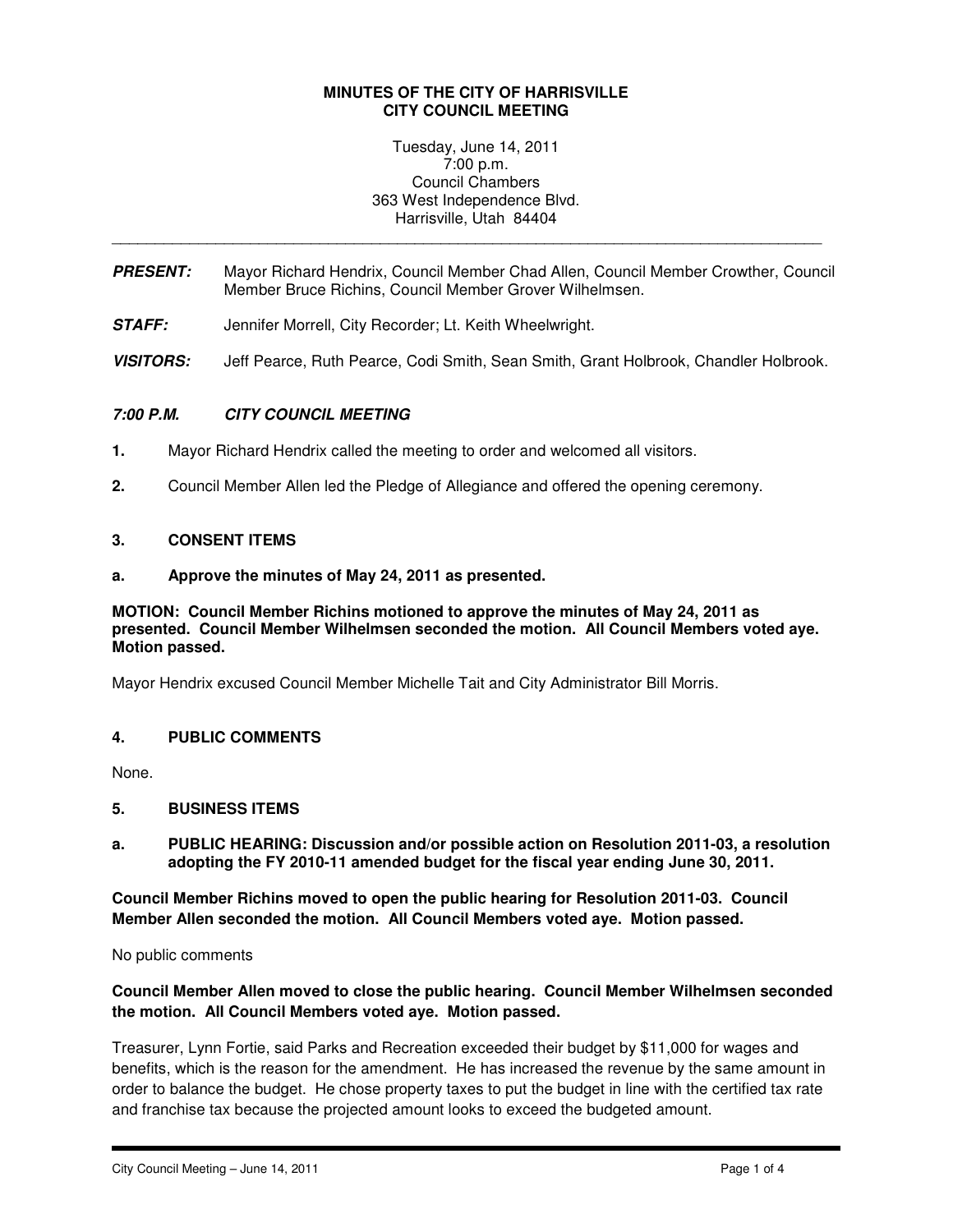Council Member Allen asked why Parks and Recreation had a salary increase. Mayor Hendrix explained that Merrill Harris was brought on as an Assistant Recreation Director and this was to cover his wages.

**MOTION: Council Member Wilhelmsen motioned to approve Resolution 2011-03, a resolution adopting the FY 2010-11 amended budget for the fiscal year ending June 30, 2011. Council Member Allen seconded the motion. Roll call vote was taken. All Council Members voted yes with Council Member Tait excused. Motion passed.** 

**b. PUBLIC HEARING: Discussion and/or possible action on Resolution 2011-04, a resolution adopting the FY2011-12 final budget for the fiscal year ending June 30, 2012.**

**Council Member Crowther moved to open the public hearing for Resolution 2011-04. Council Member Allen seconded the motion. All Council Members voted aye. Motion passed.** 

### No public comments

**Council Member Allen moved to close the public hearing for Resolution 2011-04. Council Member Wilhelmsen seconded the motion. All Council Members voted aye. Motion passed.** 

Mr. Fortie said there are no changes to the general fund budget from what was given in the tentative budget. He did increase the capital projects fund by \$20,000 for signs in the park. The tentative budget was \$20,000 and has been increased to \$40,000. This also required an increase on the revenue side, appropriation of capital funds, so the budget would balance. Mr. Fortie said this was the only change to the tentative budget.

**MOTION: Council Member Allen motioned to approve Resolution 2011-04, a resolution adopting the FY 2011-12 final budget for the fiscal year ending June 30, 2012. Council Member Wilhelmsen seconded the motion. Roll call vote was taken. All Council Members voted yes with Council Member Tait excused. Motion passed.** 

#### **c. Discussion and/or possible action to approve Resolution 2011-05, Interlocal Agreement with Weber County Clerk's Office, Election's Division.**

Jennifer Morrell, City Recorder, explained that Weber County is proposing to assist the City with the municipal election this year. They will provide the voting machines, ballots, training, supplies, support, etc. for \$2,800. She explained her desire to enter into the agreement and also mentioned that the City would still be responsible for legal notices and poll worker wages. She explained that the amount budgeted for elections, \$4,000, would be enough to cover the costs and also noted that the City would be charging North View Fire District for putting their open board seat on the ballot.

Council Member Allen pointed out an error on Exhibit B with the number of council seats noting there were three seats and not two. He asked if that would change the cost. Ms. Morrell said it should not affect the cost and explained that voter turnout is what drives the cost of the election. She will be combining all the precincts into one polling location which has helped to reduce the costs.

**MOTION: Council Member Allen motioned to approve Resolution 2011-05, Interlocal Agreement with Weber County Clerk's Office, Elections Division. Council Member Crowther seconded the motion. Roll call vote. All council members voted yes with Council Member Tait excused. Motion passed.** 

### **d. Discussion and/or possible action to approve Ordinance No. 438, Criminal Code.**

Ms. Morrell explained that the criminal code this ordinance is replacing had adopted Title 76 of the Utah Criminal Code. In 2005 the state adopted Title 41.6a which covers traffic laws. This ordinance adopts both of these and brings the City in line with what the state has done.

Ms. Morrell pointed out section 5.01.020, disrupting a meeting or gathering, and referred to the historic district meeting that was held last year. She said that 5.01.030, public indecency, would offer more protection if a sexually oriented business came into the City. Council Member Richins asked if this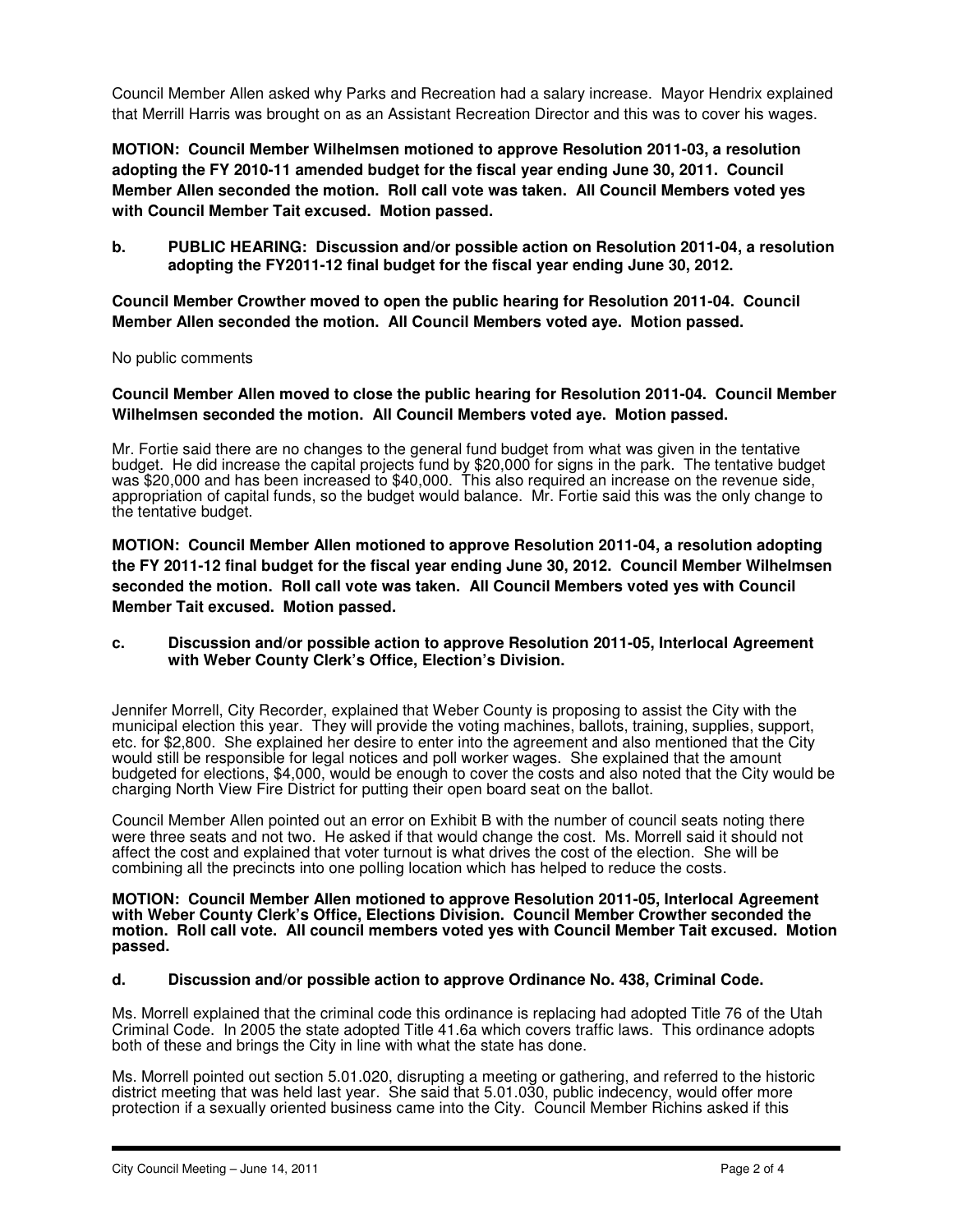section was new. Ms. Morrell said it was not and pointed out some of the changes. Lt. Keith Wheelwright said they have added some of the things that are in the state statute.

Ms. Morrell moved on to Chapter 5.06, Juvenile Night Curfew, and said the City is following the same hours for curfew as the Weber County Sheriff follows. The only difference is the county lists specific hours for the daytime curfew and the City ordinance says "when school is in session".

Mayor Hendrix asked for a definition of emancipation under the definitions section. Ms. Morrell and Lt. Wheelwright explained that a minor can petition the courts to live independent of their parents if they are 16 and can demonstrate the ability to manage their financial affairs and live independent of their parents.

Mayor Hendrix also asked about the night curfews and mentioned there are youth who like to play night games at the park in the summer. Lt. Wheelwright said it is fine if they are supervised and Ms. Morrell pointed out that they are exempt if they are within 100 yards of their home.

Lt. Wheelwright explained that when groups of kids are out late at night there are rashes of vandalism, vehicle burglary, and damage to property. He said it is not necessarily the same kids that cause the problems but because there are a lot of kids out it is harder to keep track of them and for the most part they are not being supervised. He added that it is hard to tell between the good kids and the ones that cause trouble and said it only takes one bad decision and the rest of the group follows.

Mayor Hendrix pointed out that this will give officers some credence to stop the kids and question them. Lt. Wheelwright said parents are responsible for their children and kids that age have no reason to wonder around at night.

Council Member Crowther reviewed some typographical/formatting changes he wanted to see in the ordinance.

**MOTION: Council Member Crowther motioned to approve Ordinance No. 438, Criminal Code, with the formatting changes discussed. Council Member Richins seconded the motion. Roll call vote. All voted yes with Council Member Tait excused. Motion passed.** 

#### **e. Discussion and/or possible action to replace vacancy on Weber Mosquito Abatement District board starting July 1st, 2011.**

Mayor Hendrix explained that when Merrill Harris was hired to work part-time for Parks and Recreation he could no longer serve on the Weber Mosquito Abatement Board. Ms. Morrell said it was not a conflict for the City but a conflict for the Mosquito Board to have a city employee as a board member. Mayor Hendrix said Mr. Harris has submitted his resignation and would like to recommend appointing himself to fill the position.

Council Members all gave their support of the recommendation. Council Member Crowther asked how long the term was. Mayor Hendrix said it was indefinite and mentioned he has some concerns with the Mosquito Abatement Board and is planning to bring up some healthy discussion.

#### **MOTION: Council Member Richins motioned to replace Merrill Harris as a member of the Weber Mosquito Abatement District board with Mayor Richard Hendrix starting July 1, 2011. Council Member Wilhelmsen seconded the motion. All Council Members voted aye. Motion passed.**

### **6. PUBLIC COMMENTS**

Jeff Pearce, Planning Commission Chairman, asked the Mayor to look into the wetlands on the backside of the Lutheran church. He said there are high weeds and massive amounts of standing water which creates a mosquito farm.

## **7. MAYOR/COUNCIL FOLLOW UP**

Council Member Wilhelmsen discussed Heritage Days. He said the Fear Factor committee needs Council Members to help. He also mentioned that a request for volunteers was being sent to the local